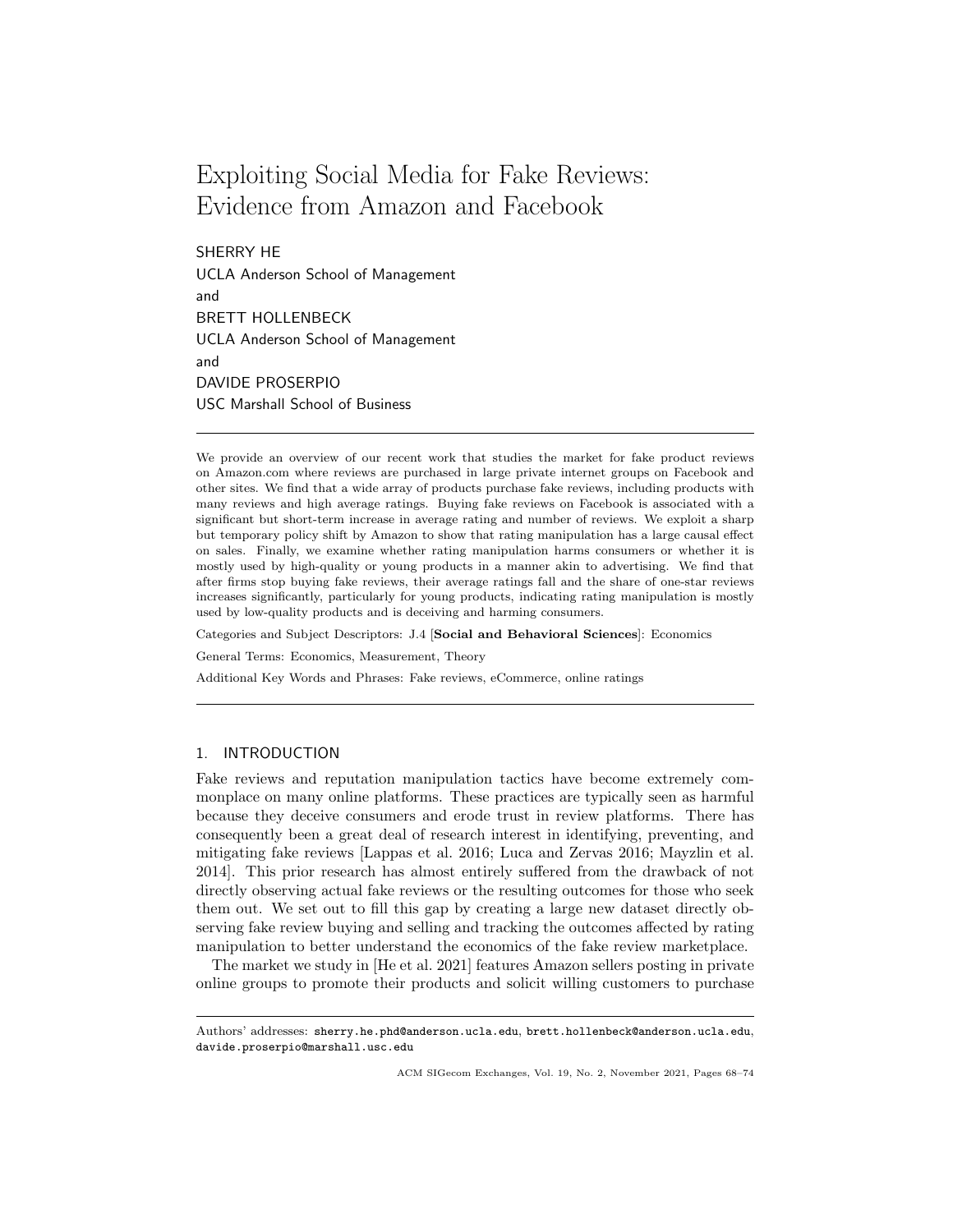## <sup>69</sup> · S. He et al.

them and leave positive reviews in exchange for compensation. We collect data from this market by sending research assistants into these groups to document what products are buying fake reviews and the duration of these promotions. We then carefully track these products' outcomes on Amazon.com, including posted reviews, average ratings, prices, and sales rank. This is the first data of this kind, in that it provides direct evidence on both the fake reviews themselves and on detailed firm outcomes from buying fake reviews.

In general, because consumers value trustworthy information and e-commerce platforms value having good reputations, their incentives should be aligned in that they both want to avoid fake reviews. However, this may not always be the case. In particular, platforms may benefit from allowing fake positive reviews if these reviews increase their revenue by generating sales or allowing for higher prices. It may also be the case that fraudulent reviews are not misleading in the aggregate if higher quality firms are more likely to purchase them than lower quality firms [Dellarocas 2006]. They could be an efficient method for high-quality sellers to solve the "coldstart" problem and establish reputations. In this case, fake reviews may be seen as harmless substitutes for advertising rather than as malicious. It is therefore an empirical question whether firms and regulators should view rating manipulation as representing a significant threat to consumer welfare.

Our research objective is to answer a set of currently unsettled questions about online rating manipulation. How does this market work, in particular, what are the costs and benefits to sellers from buying fake reviews? What types of products buy fake reviews? How effective are they at increasing sales? Does rating manipulation ultimately harm consumers or are they mainly used by high quality products? That is, should they be seen more like advertising or outright fraud? Do fake reviews lead to a self-sustaining increase in sales and organic ratings?

Our sample consists of approximately 1, 500 products observed soliciting fake reviews over a nine-month period. We track the outcomes of these products before and after the buying of fake reviews using data collected from Amazon. The focus is on to what extent their ratings, reviews, and sales increase during this period. We also leverage a period in which Amazon mass deletes a large number of reviews to measure the causal effect of fake reviews on sales. We also track outcomes after the last observed post soliciting fake reviews to measure the long-run effects of fake reviews on sales and to observe whether organic ratings stay high or decline. This can help to provide evidence of consumer harm. If the products continue to receive high ratings from consumers after they stop buying reviews, it would suggest the fake reviews are more akin to advertising and are mainly bought by high quality products, potentially to solve a cold-start problem.

We contribute to the review manipulation literature in two primary ways. First, we document the actual market where fake reviews are purchased and characterize the sellers participating in this market. This data gives us a direct look at rating manipulation, rather than merely inferring their existence. Second, we observe firm outcomes both before and after they purchase fake reviews. This allows us to understand the short- and long-term effectiveness of rating manipulation and assess the economic benefits for sellers and whether and when consumers are harmed by them.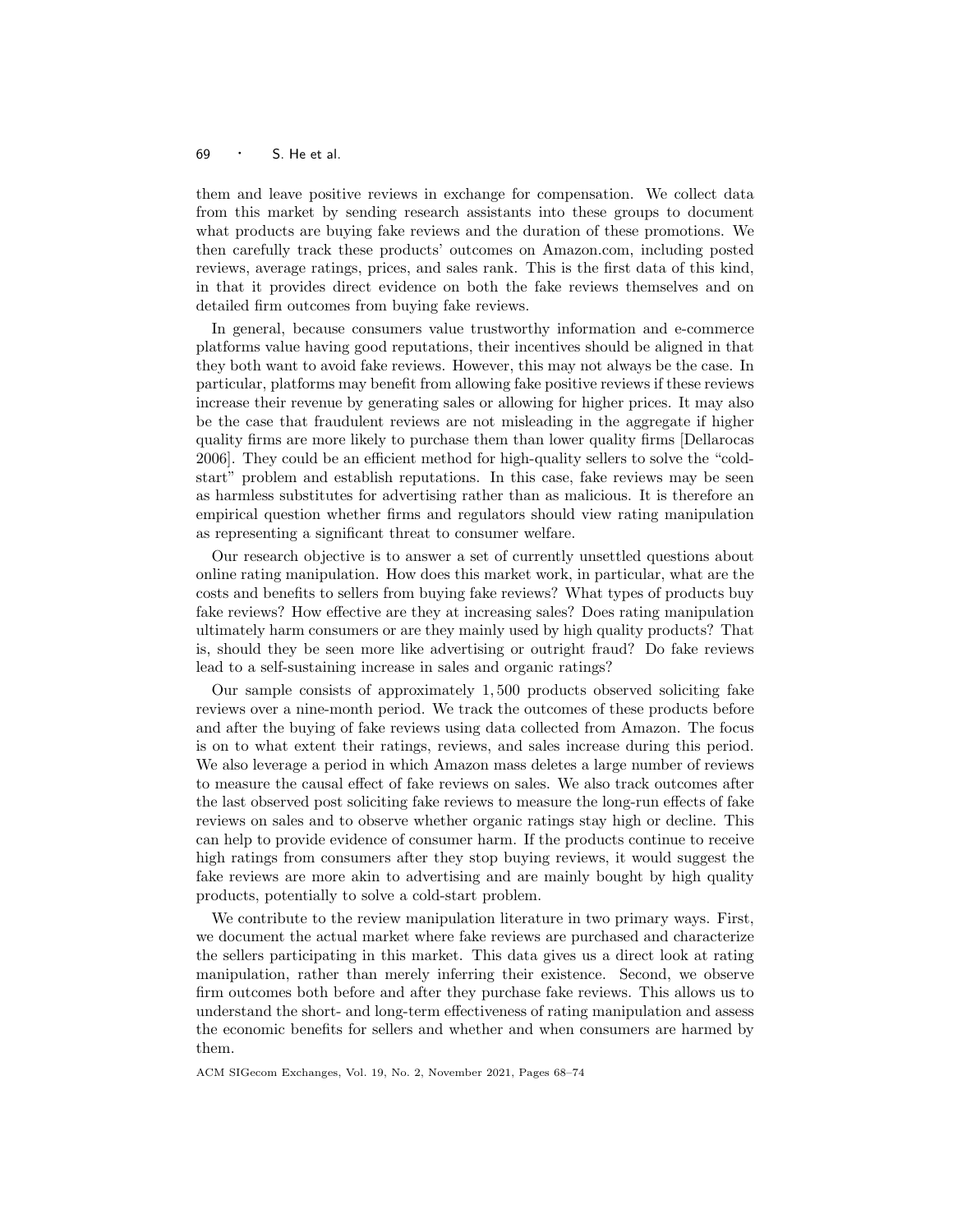# 2. DESCRIPTIVE RESULTS ON PRODUCT OUTCOMES AFTER BUYING FAKE REVIEWS

We begin by quantifying the extent to which buying fake reviews is associated with short-term changes in average ratings, reviews, and sales rank. To evaluate these outcomes, we partition the time around the earliest Facebook recruiting post date (day 0) in 7-day intervals. We then plot the quantity of interest for eight 7-day intervals before fake reviews recruiting start and four 7-day intervals after fake reviews recruiting starts. We focus on roughly four weeks after fake reviews recruiting starts because initially we are interested in discussing short-term effects.



Fig. 1. 7-day average ratings, 7-day average number of reviews, and cumulative average ratings before and after fake reviews recruiting begins. The red dashed line indicates the last week of data before we observe Facebook fake review recruiting.

In the left panel of Figure 1 we plot the weekly average rating. It shows that the average ratings increases by about 5%, from 4.3 stars to 4.5 stars at its peak, after Amazon sellers start recruiting fake reviewers. This increase in rating is short-lived, and it starts dissipating just two weeks after the beginning of the recruiting of fake reviews; despite this, even four weeks after the beginning of the promotion, average ratings are still slightly higher than ratings in the pre-promotion period. In the middle panel of Figure 1, we plot the weekly average number of posted reviews. We observe that the number of reviews increases substantially around interval 0, nearly doubling, providing suggestive evidence that recruiting fake reviewers is effective at generating new product reviews at a fast pace. In the right panel of Figure 1, we plot the cumulative average rating before and after the Facebook promotion starts. We observe a positive change centered around the beginning of the promotion and that stabilized for about two weeks after the promotion begins, after which the increase starts to dissipate.

Next, we examine these products sales outcomes. In the left panel of Figure 2 we plot the average log of sales rank. It shows that recruiting fake reviewers is associated with a large and immediate decrease in sales rank (i.e., product sales increase). The center panel of Figure 2 plots sales in units sold. Amazon does not display this metric but it is possible to measure sales in units for a subset of products and then estimate the relationship between rank and units.[He and Hollenbeck 2020] describes how we collect this data and model the relationship. We plot the observed sales and point estimates of estimated sales around the time of the first FB post and see a sharp increase in average units sold, from around 16 units per week to roughly 20.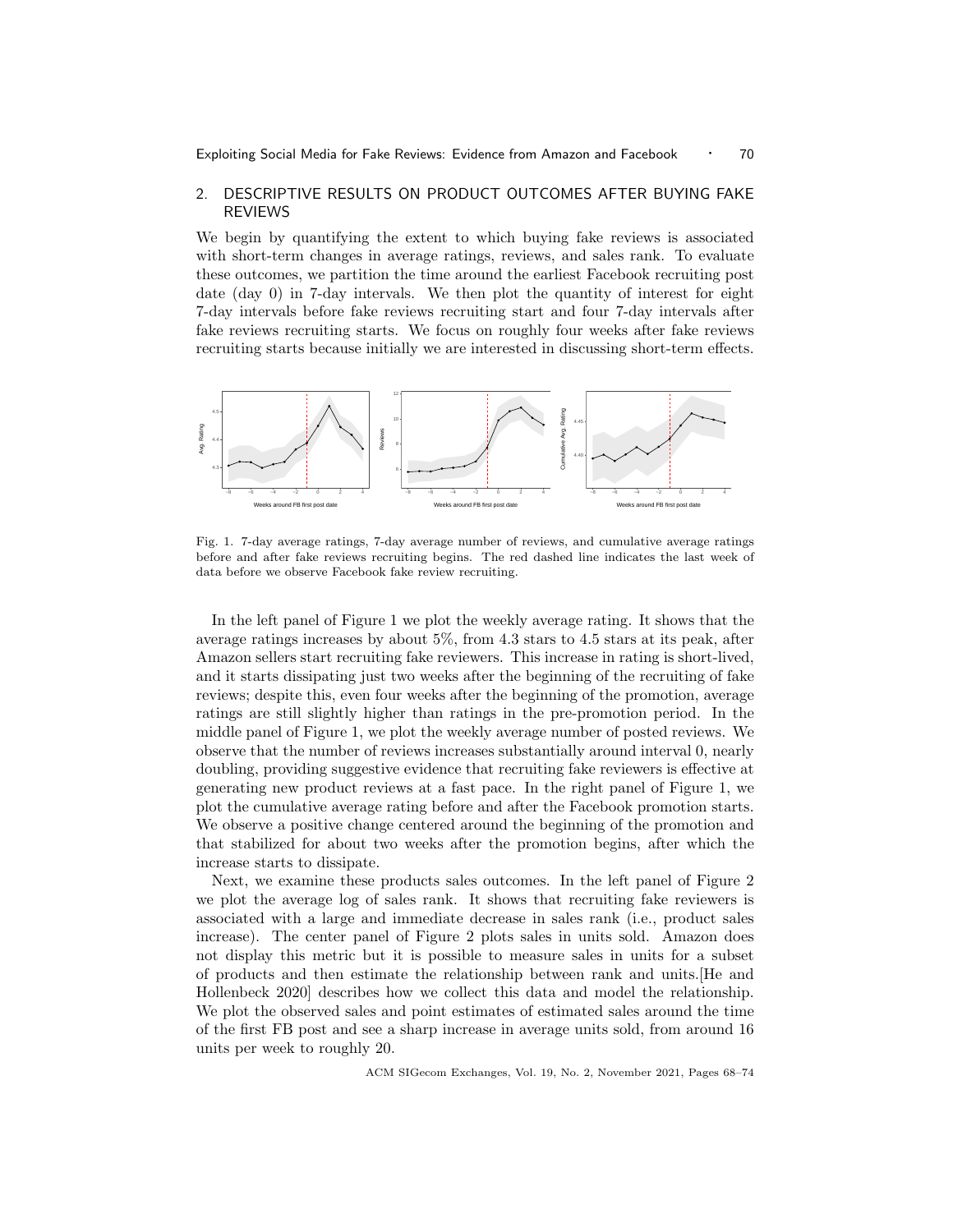## 71 · S. He et al.

Another reason for higher sales is that products recruiting fake reviews will be ranked higher in the Amazon search results due to them having higher ratings and more reviews (both factors that are likely to play a role in determining a product search rank). To investigate whether this is the case, in the right panel of Figure 2 we plot the search position rank of products recruiting fake reviews. We observe a large drop in search position rank corresponding with the beginning of the Facebook promotions, indicating that products recruiting fake reviews improve their search position substantially. Moreover, this change seems to be long-lasting as the position remains virtually constant for several weeks.



Fig. 2. 7-day average sales rank before and after fake reviews recruiting begins (left), sales in units (center), and keyword search position (right) before and after fake reviews recruiting begins. The red dashed line indicates the last week of data before we observe Facebook fake review recruiting.

# 3. MEASURING THE CAUSAL EFFECT OF FAKE REVIEWS ON SALES

The results presented so far are descriptive and should not be interpreted as measuring causal effects. There are two concerns in estimating the effect of rating manipulation on sales. The first is that sellers buying fake reviews may time these purchases around unobserved shocks to demand, either positive or negative. The second concern is that we observe that many sellers cut prices and increase advertising at the same time they recruit fake reviews, making it difficult to isolate the effect of fake reviews on sales.

Despite these issues, our data contains a temporary period during which Amazon instituted a sharp change in policy that allows us to isolate the causal effect of fake reviews, establish that this is a profitable strategy for sellers, and understand the magnitude of the effects that fake reviews can have on sales.

During mid-March of 2020 Amazon undertook a large-scale purge of reviews with much higher rates of deletion than normal. Assuming sellers had no foresight that this review purge was about to be undertaken, a subset of the sellers who recruited fake reviews had the misfortune of doing so during or just before the review purge occurred. Therefore, the products of these unlucky sellers should have no (or a much smaller) increase in positive reviews after they recruited fake reviews compared to the other products. We thus use the products that recruited fake reviews just before or during the review purge as control products and all other products that recruited fake reviews at different times as treated products. We can then employ a difference-in-differences (DD) strategy that compares sales of treated products before and after they buy fake reviews with respect to a baseline of changes in sales of control products, and estimate the causal effect of rating manipulation on sales.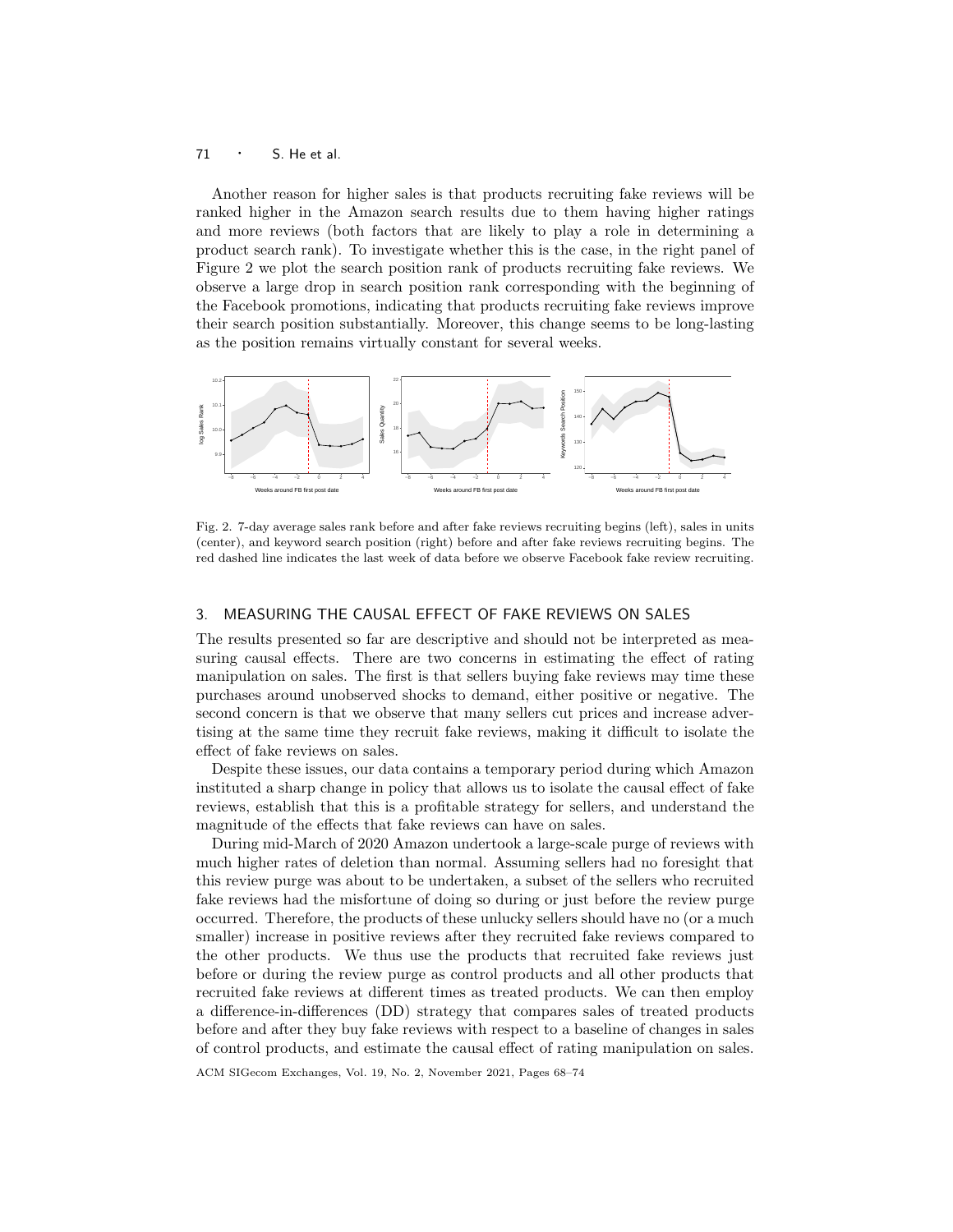#### Exploiting Social Media for Fake Reviews: Evidence from Amazon and Facebook · 72

This identification strategy requires four assumptions to hold to identify a causal effect. First, Amazon should not have strategically selected the products for which reviews were deleted, i.e., control products should be similar to treated products in both observable and unobservable characteristics. Second, the review purge should be effective at preventing the control products from acquiring fake reviews. Third, treated and control products should not differ in their use of marketing activities that can affect sales. Fourth, the parallel trends assumption should hold, i.e., pretreatment sales trends for treated and controls products should be similar.

We are able to establish empirically that each of these assumptions hold and so we can then estimate a standard DD regression which takes the following form:

$$
y_{it} = \beta_1 \text{ Treated}_i + \beta_2 \text{ After}_{it} + \beta_3 \text{ Treated}_i \times \text{ After}_{it} + \alpha_i + \tau_t + X_{it}' \gamma + \epsilon_{it}, \tag{1}
$$

where  $y_{it}$  is the outcome of interest for product i at year-week t, Treated<sub>i</sub> is an indicator for whether product i is treated and  $After_{it}$  is an indicator for the period after the first observed Facebook post for product i.  $\alpha$  are product fixed effects to account for time-invariant product characteristics that could be correlated with the outcome, and  $\tau$  are year-week fixed effects to account for time-varying shocks to the outcome that affect all products (e.g., holidays).



Fig. 3. The evolution of the treatment effect, i.e., the difference in log Sales Rank between treated and control products.

Before presenting the estimates of Equation 1, we visually present weekly changes of the difference in sales rank between treated and control products, before and after the treatment. We do so by estimating an even study regression in which we replace the interaction Treated<sub>i</sub>  $\times$  After<sub>it</sub> in Equation 1 with treatment weekly leads and lags. We plot the resulting estimates of this regression, along with their 95% confidence intervals, in Figure 3. It shows that in the post-treatment period, there is a large decrease in sales rank for treated products associated with the start of the fake review recruiting (week 0), which points to a strong effect of fake reviews on sales. Using Equation 1, we estimate that the overall effect of fake reviews on sales rank for treated products is about 16%.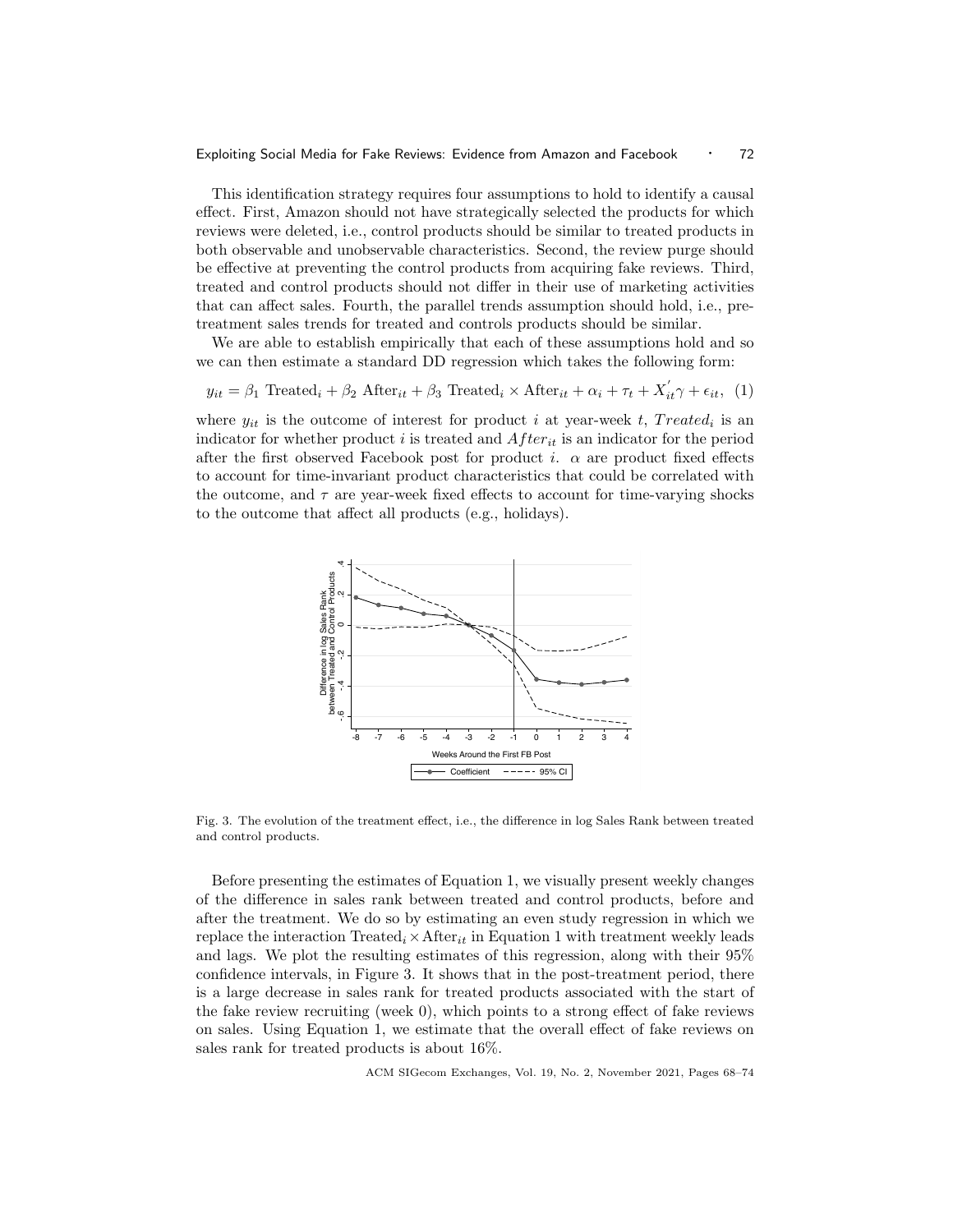# 73 · S. He et al.

### 4. ARE CONSUMERS HARMED?

Next, we evaluate the potential harm to consumers from fake reviews. To do so, we analyze the long-term trends in consumer ratings for products observed being promoted using fake reviews. If these products continue to receive high ratings after the fake review recruiting period ends it would provide evidence that fake reviews are used by high-quality products in a manner akin to advertising. If, by contrast, we see declining ratings and observe a large number of one-star reviews, it may suggest that the sellers buying fake reviews are using them to mask the low quality of these products and deceive consumers into buying them.



Fig. 4. 7-day average number of average ratings, reviews, and average share of one-star reviews before and after fake reviews recruiting stops. The red dashed line indicates the last week of data in which we observe Facebook fake review recruiting.

Figure 4 shows the outcomes for fake review products measured relative to the date of their last observed Facebook post. The red line thus indicates the date at which fake review recruiting stops. In the left panel, we show the average weekly star rating. It shows that average ratings decline quickly after rating manipulation stops, falling from 4.4 stars to 4.1 stars eight weeks later. The center panel shows results for the share of one-star reviews. This increases substantially and explains why the average rating is falling. Finally, the right panel shows results for the log of sales rank. It shows that after rating manipulation ends, sales decline significantly (shown as an increase in sales rank.)

These results suggest that fake review recruiting does not lead to a self-sustaining boost in sales and positive organic reviews. Instead, it leads to a backlash effect with large numbers of one-star reviews and declining sales.

## 5. DISCUSSION AND CONCLUSIONS

It has become commonplace for online sellers to manipulate their reputations on online platforms. Our research finds that rating manipulation is an effective strategy for generating a substantial boost in ratings, keyword position, and ultimately sales. Firms therefore have a strong incentive to continuously improve and perfect their manipulation strategies to avoid detection.

At the same time, our results suggest that, in contrast to some economic theory, these practices are not primarily used by high-quality sellers along the same lines as advertising. Instead, the long-term trends in ratings suggest these are primarily low-quality products and consumers are being harmed by the manipulated ratings.